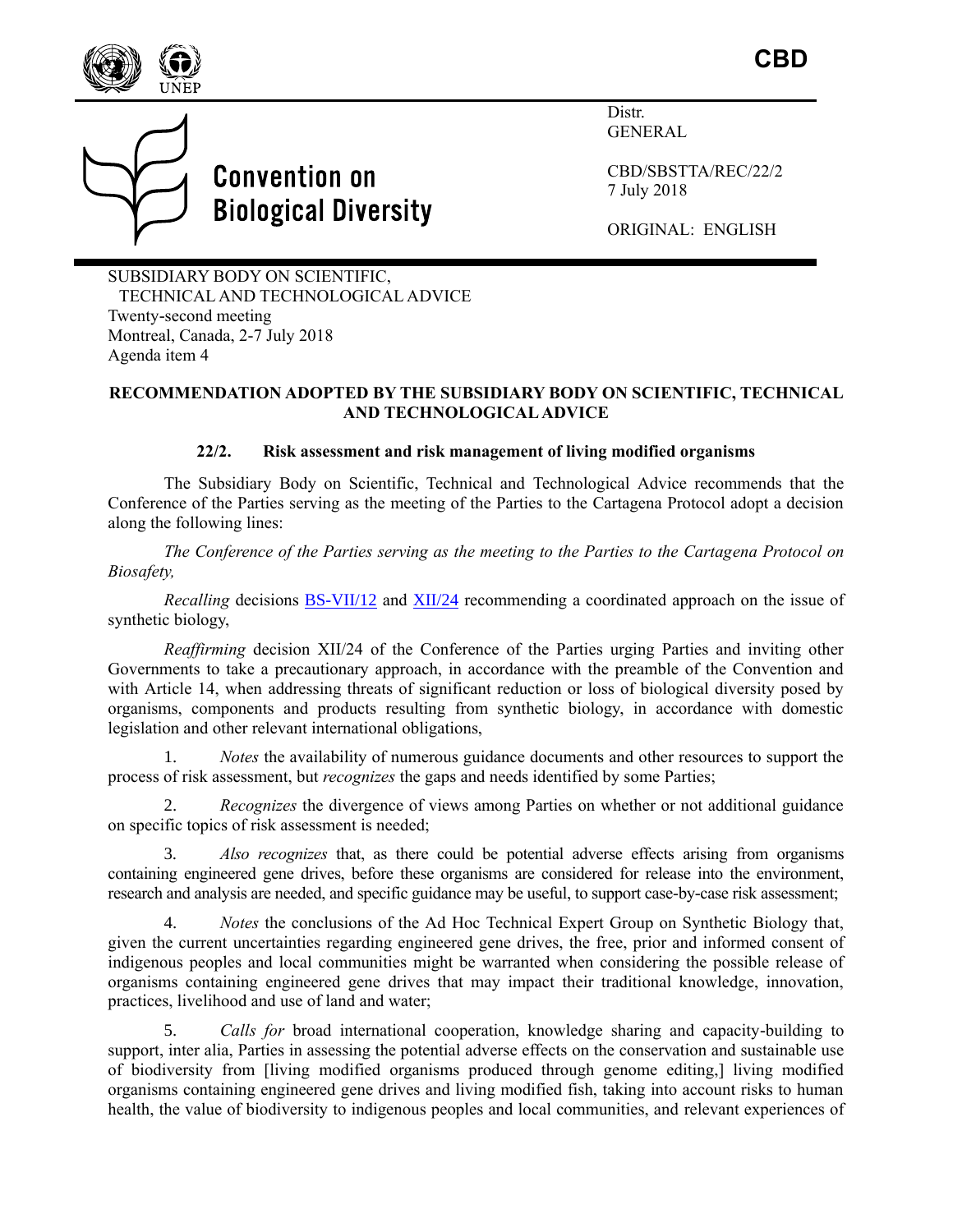### CBD/SBSTTA/REC/22/2 Page 2

individual countries in performing risk assessment of such organisms in accordance with annex III of the Cartagena Protocol;

6. *Decides* to establish a process for the identification and prioritization of specific issues regarding risk assessment of living modified organisms for consideration by the Conference of the Parties serving as the meeting of the Parties to the Cartagena Protocol with a view to developing further guidance on risk assessment on the specific issues identified, taking into account annex I;

7. *Also decides* to consider, at its tenth meeting, whether additional guidance materials on risk assessment are needed for [(a) living modified organisms produced through genome editing,] (b) living modified organisms containing engineered gene drives, and (c) living modified fish;

8. *Further decides* to establish an ad hoc technical expert group on risk assessment, composed of experts selected in accordance with the consolidated modus operandi of Subsidiary Body on Scientific, Technical and Technological Advice,<sup>1</sup> in accordance with the terms of reference in annex II;

9. *Decides* to extend the online forum on risk assessment and risk management to assist the ad hoc technical expert group on risk assessment;

10. *Invites* Parties, other Governments, indigenous peoples and local communities, and relevant organizations to submit to the Executive Secretary information relevant to the work of the online forum and Ad Hoc Technical Expert Group;

11. *Requests* the Executive Secretary, subject to the availability of resources:

(a) To commission a study informing the application of annex I to [(i) living modified organisms produced through genome editing,] (ii) living modified organisms containing engineered gene drives and (iii) living modified fish, to facilitate the process referred to in paragraph 5 above, and present it to the open-ended online forum and Ad Hoc Technical Expert Group on Risk Assessment and Risk Management;

(b) To collect and synthesize relevant information to facilitate the work of the online forum and the ad hoc technical expert group;

(c) To assist the lead moderator of the online forum in convening discussions and reporting on the results of the discussions;

(d) To convene a face-to-face meeting of the ad hoc technical expert group on risk assessment;

12. *Requests* the Subsidiary Body on Scientific, Technical and Technological Advice to make a recommendation as to whether additional guidance materials on risk assessment are needed for [(i) living modified organisms produced through genome editing,] (ii) living modified organisms containing engineered gene drives, and (iii) living modified fish for consideration by the Conference of the Parties serving as the meeting of the Parties to the Cartagena Protocol at its tenth meeting.

# *Annex I*

# **Identification and prioritization of specific issues of risk assessment of living modified organisms that may warrant consideration**

The process for recommending specific issues of risk assessment for consideration by the Conference of the Parties serving as the meeting of the Parties to the Cartagena Protocol on Biosafety should include a structured analysis to evaluate whether the specific issues fulfil the following:

Are identified by Parties as priorities, taking into account the challenges to risk assessment, particularly for developing country Parties and countries with economies in transition;

l <sup>1</sup> [Decision VIII/10,](https://www.cbd.int/doc/decisions/cop-08/cop-08-dec-10-en.pdf) annex III.